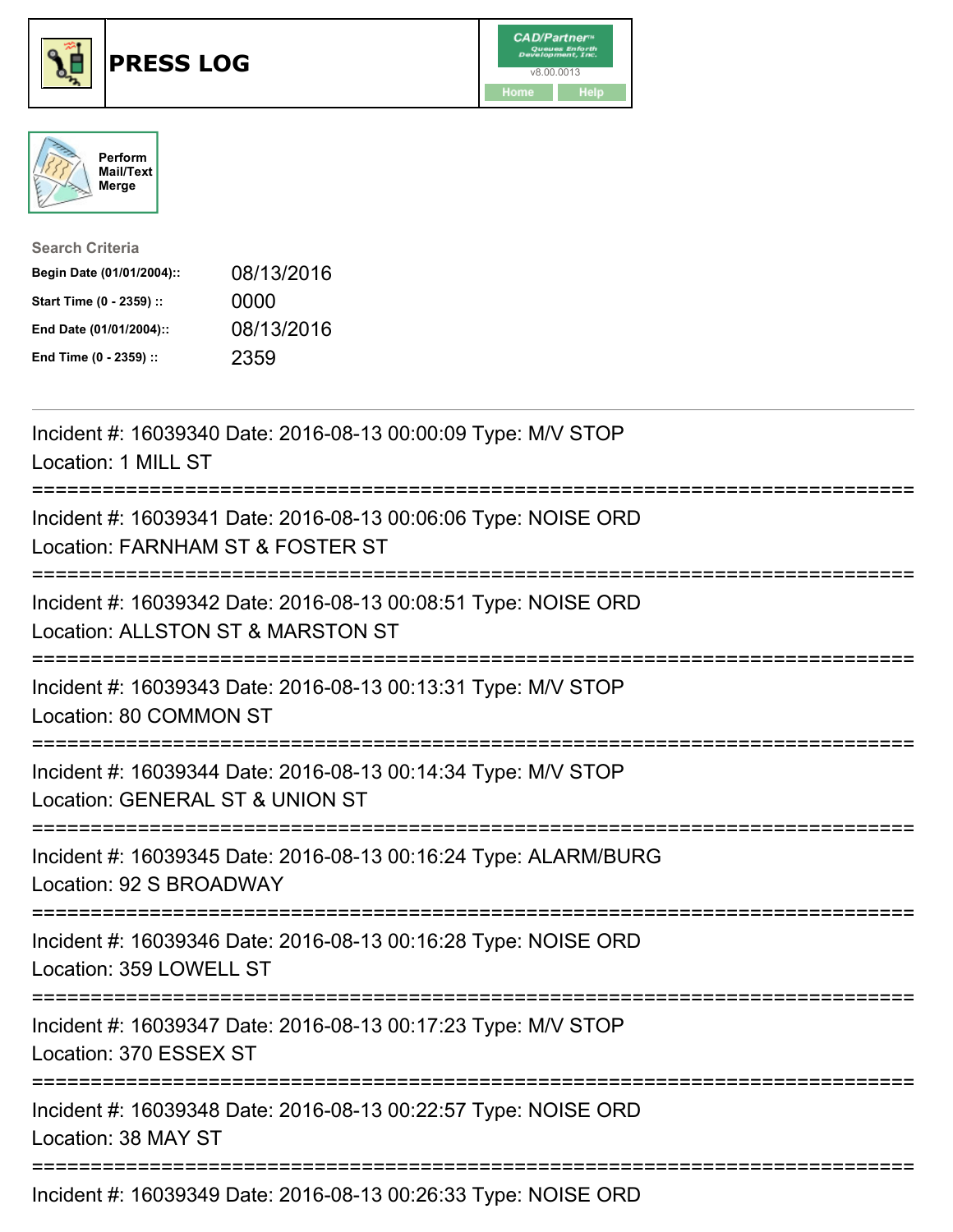Location: 550 BROADWAY

=========================================================================== Incident #: 16039350 Date: 2016-08-13 00:26:48 Type: M/V STOP Location: CENTRAL BRIDGE / 0 MERRIMACK ST =========================================================================== Incident #: 16039351 Date: 2016-08-13 00:32:29 Type: CK WELL BEING Location: 20 ATKINSON ST #1 =========================================================================== Incident #: 16039352 Date: 2016-08-13 00:37:52 Type: ALARM/BURG Location: 2 COMMONWEALTH DR =========================================================================== Incident #: 16039353 Date: 2016-08-13 00:40:50 Type: M/V STOP Location: 19 TRINITY ST =========================================================================== Incident #: 16039354 Date: 2016-08-13 01:04:44 Type: SUS PERS/MV Location: 703 HAVERHILL ST =========================================================================== Incident #: 16039355 Date: 2016-08-13 01:37:05 Type: SUS PERS/MV Location: CUMBERLAND / 320 S BROADWAY =========================================================================== Incident #: 16039356 Date: 2016-08-13 01:41:34 Type: M/V STOP Location: MARKET ST AND SOUTH UNION ST =========================================================================== Incident #: 16039357 Date: 2016-08-13 01:56:27 Type: M/V STOP Location: 18 BEACON ST =========================================================================== Incident #: 16039359 Date: 2016-08-13 01:58:01 Type: BUILDING CHK Location: 610 SOUTH UNION ST =========================================================================== Incident #: 16039358 Date: 2016-08-13 01:58:26 Type: M/V STOP Location: HAVERHILL ST & JACKSON ST =========================================================================== Incident #: 16039360 Date: 2016-08-13 01:59:27 Type: M/V STOP Location: HAVERHILL ST AND HAMPSHIRE ST =========================================================================== Incident #: 16039361 Date: 2016-08-13 02:01:25 Type: M/V STOP Location: 1 MILL ST =========================================================================== Incident #: 16039362 Date: 2016-08-13 02:04:48 Type: NOISE ORD Location: 39 WOODLAND ST =========================================================================== Incident #: 16039363 Date: 2016-08-13 02:13:33 Type: DOMESTIC/PROG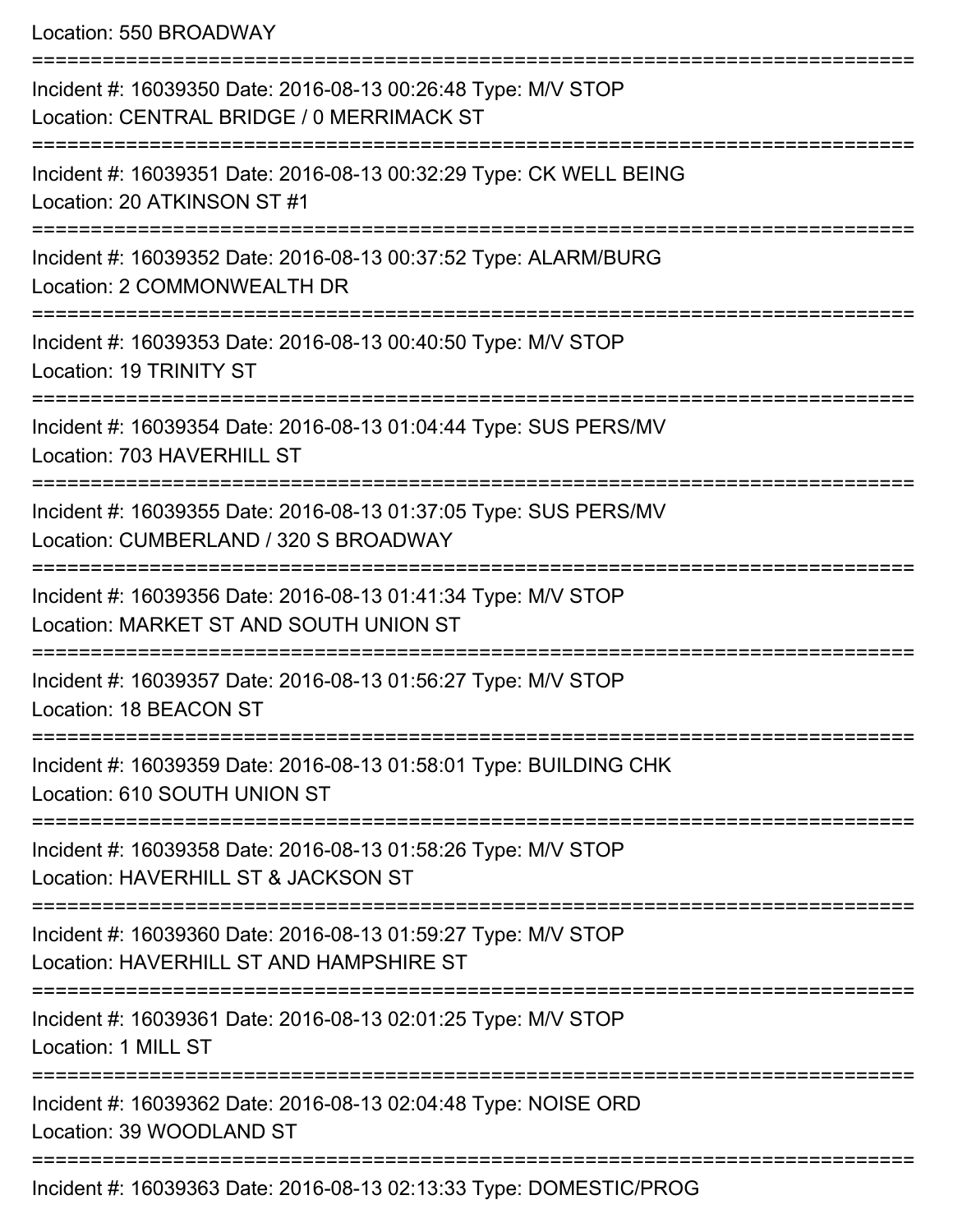| Incident #: 16039364 Date: 2016-08-13 02:15:19 Type: M/V STOP<br>Location: NEWBURY ST AND ESSEX ST             |
|----------------------------------------------------------------------------------------------------------------|
| Incident #: 16039365 Date: 2016-08-13 02:17:07 Type: BUILDING CHK<br>Location: SAM'S FOOD STORE / 389 BROADWAY |
| Incident #: 16039368 Date: 2016-08-13 02:17:24 Type: FIGHT<br>Location: BROADWAY & CROSS ST                    |
| Incident #: 16039366 Date: 2016-08-13 02:17:50 Type: M/V STOP<br>Location: METHUEN ST AND UNION ST             |
| Incident #: 16039367 Date: 2016-08-13 02:20:07 Type: M/V STOP<br>Location: ESSEX ST & UNION ST                 |
| Incident #: 16039369 Date: 2016-08-13 02:21:11 Type: SHOTS FIRED<br>Location: 108 WACHUSETTS AV                |
| Incident #: 16039370 Date: 2016-08-13 02:26:12 Type: SHOTS FIRED<br>Location: BRUCE ST & THORNDIKE ST          |
| Incident #: 16039371 Date: 2016-08-13 02:30:01 Type: GUN CALL<br>Location: ESSEX ST & JACKSON ST               |
| Incident #: 16039372 Date: 2016-08-13 02:31:23 Type: ALARM/BURG<br>Location: SUPER LIQUORS / 35 S BROADWAY     |
| Incident #: 16039373 Date: 2016-08-13 02:39:54 Type: M/V STOP<br>Location: 360 MERRIMACK ST                    |
| Incident #: 16039374 Date: 2016-08-13 02:40:16 Type: AUTO ACC/NO PI<br>Location: 75 HAVERHILL ST               |
| Incident #: 16039375 Date: 2016-08-13 02:40:34 Type: FIGHT<br>Location: SAM'S FOOD STORE / 389 BROADWAY        |
| Incident #: 16039377 Date: 2016-08-13 02:58:58 Type: HIT & RUN M/V<br>Location: 75 HAVERHILL ST                |
| Incident #: 16039376 Date: 2016-08-13 02:59:29 Type: NOISE ORD                                                 |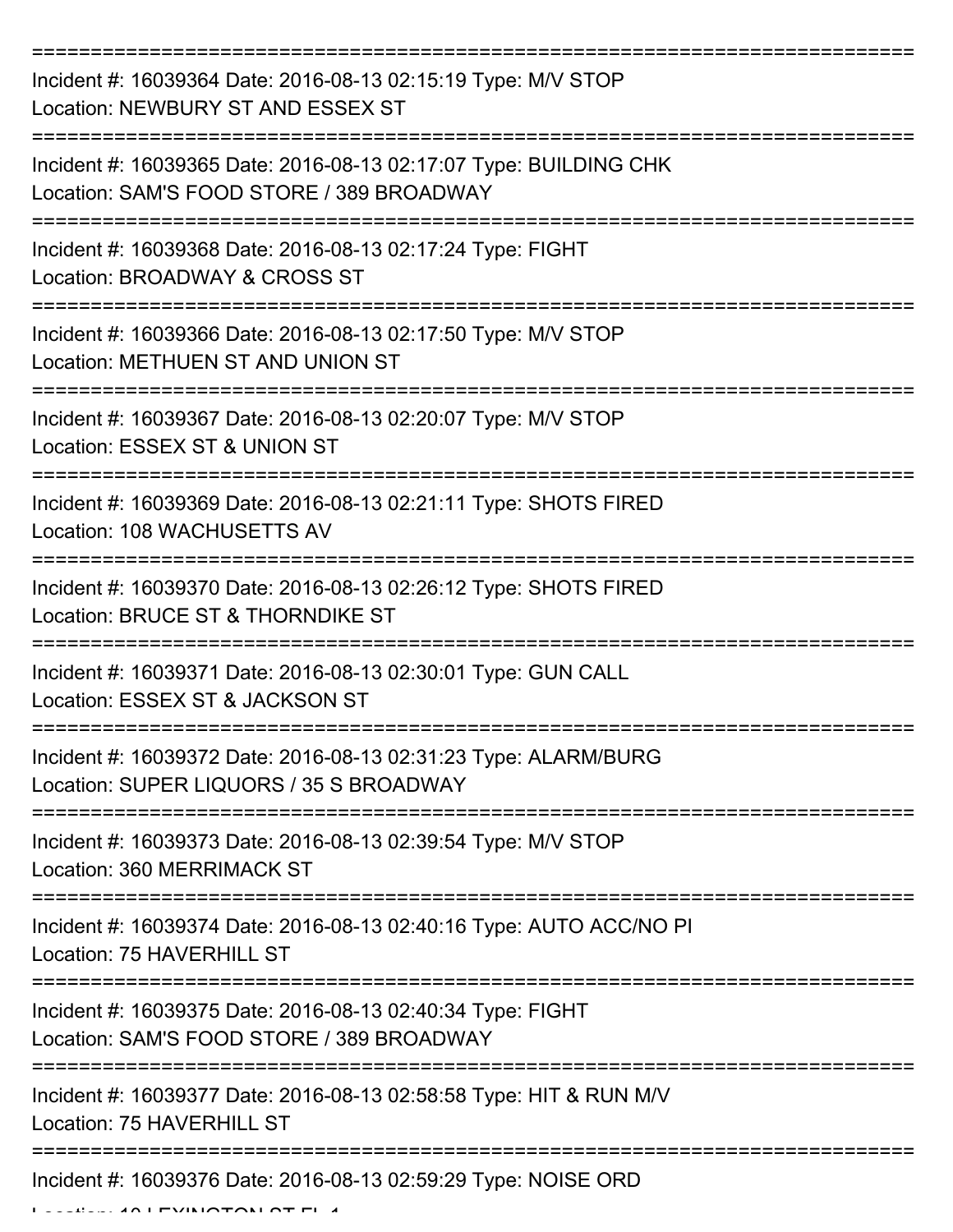| Incident #: 16039378 Date: 2016-08-13 03:02:59 Type: BUILDING CHK<br>Location: 1 STOP MARKET / 136 ESSEX ST       |
|-------------------------------------------------------------------------------------------------------------------|
| Incident #: 16039379 Date: 2016-08-13 03:06:35 Type: BUILDING CHK<br>Location: BROTHERS JEWLERS / 36 HAVERHILL ST |
| Incident #: 16039381 Date: 2016-08-13 03:09:16 Type: DISTURBANCE<br>Location: 15 PROSPECT CT                      |
| Incident #: 16039380 Date: 2016-08-13 03:10:03 Type: AUTO ACC/NO PI<br>Location: HAVERHILL ST AND AMESBURY ST     |
| Incident #: 16039382 Date: 2016-08-13 03:14:04 Type: SHOTS FIRED<br><b>Location: 1 THORNTON AV</b>                |
| Incident #: 16039383 Date: 2016-08-13 03:14:47 Type: ALARM/BURG<br>Location: VITAMIN SHOPPE / 435 WINTHROP AV #A  |
| Incident #: 16039384 Date: 2016-08-13 03:26:12 Type: NOISE ORD<br>Location: JACKSON ST AND JACKSON CT             |
| Incident #: 16039385 Date: 2016-08-13 03:31:16 Type: ALARM/BURG<br>Location: VITAMIN SHOPPE / 435 WINTHROP AV     |
| Incident #: 16039388 Date: 2016-08-13 03:35:48 Type: DISTURBANCE<br>Location: 220 ESSEX ST #205                   |
| Incident #: 16039386 Date: 2016-08-13 03:39:45 Type: M/V STOP<br>Location: HAVERHILL ST & JACKSON ST              |
| Incident #: 16039387 Date: 2016-08-13 03:39:54 Type: BUILDING CHK<br>Location: 235 WINTHROPE AVE                  |
| Incident #: 16039389 Date: 2016-08-13 03:54:25 Type: A&B D/W PAST<br>Location: 198 ESSEX ST FL 5                  |
| Incident #: 16039390 Date: 2016-08-13 04:06:12 Type: NOISE ORD<br>Location: 70 FARNHAM ST                         |
| Incident #: 16039391 Date: 2016-08-13 04:15:18 Type: M/V STOP                                                     |

Location: 70 EADNIHAM CT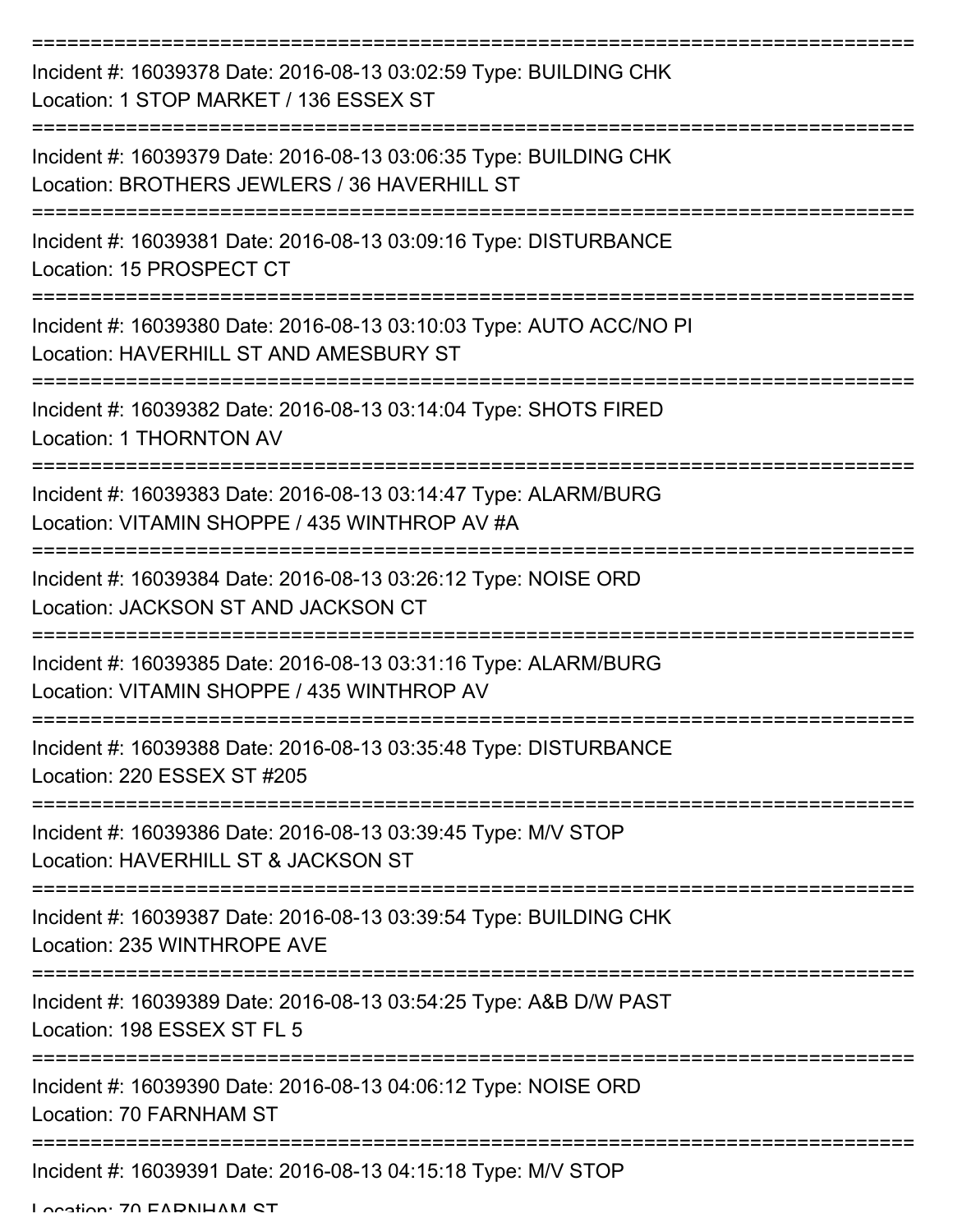| Incident #: 16039392 Date: 2016-08-13 05:59:48 Type: NOISE ORD<br>Location: 2 FLORENCE CT                                   |
|-----------------------------------------------------------------------------------------------------------------------------|
| Incident #: 16039393 Date: 2016-08-13 06:15:11 Type: MEDIC SUPPORT<br>Location: 5 SUTCLIFFE CT FL 1<br>:=================== |
| Incident #: 16039394 Date: 2016-08-13 06:19:11 Type: ALARM/BURG<br>Location: PUEBLO SUPERMARKET / 309 PARK ST               |
| Incident #: 16039396 Date: 2016-08-13 06:31:46 Type: AUTO ACC/PI<br>Location: 75 PARK ST                                    |
| Incident #: 16039395 Date: 2016-08-13 06:32:11 Type: M/V STOP<br>Location: 309 PARK ST                                      |
| Incident #: 16039397 Date: 2016-08-13 06:41:14 Type: ALARM/BURG<br>Location: EBLENS / 490 ESSEX ST                          |
| Incident #: 16039398 Date: 2016-08-13 06:46:55 Type: DISTURBANCE<br>Location: 64 KENDALL ST                                 |
| Incident #: 16039399 Date: 2016-08-13 07:37:54 Type: MAN DOWN<br>Location: CENTRAL CATHOLIC HIGH SCHOOL / 300 HAMPSHIRE ST  |
| Incident #: 16039400 Date: 2016-08-13 07:58:43 Type: FIRE/MV<br>Location: 95 WILLIAM ST                                     |
| Incident #: 16039401 Date: 2016-08-13 08:11:49 Type: MAN DOWN<br>Location: BROADWAY LIQUORS / 434 BROADWAY                  |
| Incident #: 16039402 Date: 2016-08-13 08:20:15 Type: DOMESTIC/PROG<br>Location: 205 S UNION ST                              |
| Incident #: 16039403 Date: 2016-08-13 08:24:10 Type: B&E/MV/PAST<br>Location: 26-28 CHELMSFORD ST #BACK                     |
| Incident #: 16039404 Date: 2016-08-13 08:31:08 Type: ALARM/BURG<br>Location: BRITISH CLUB / 80 CAMBRIDGE ST                 |
| Incident #: 16039405 Date: 2016-08-13 10:02:13 Type: M/V STOP                                                               |

Location: 224 MT VERNON ST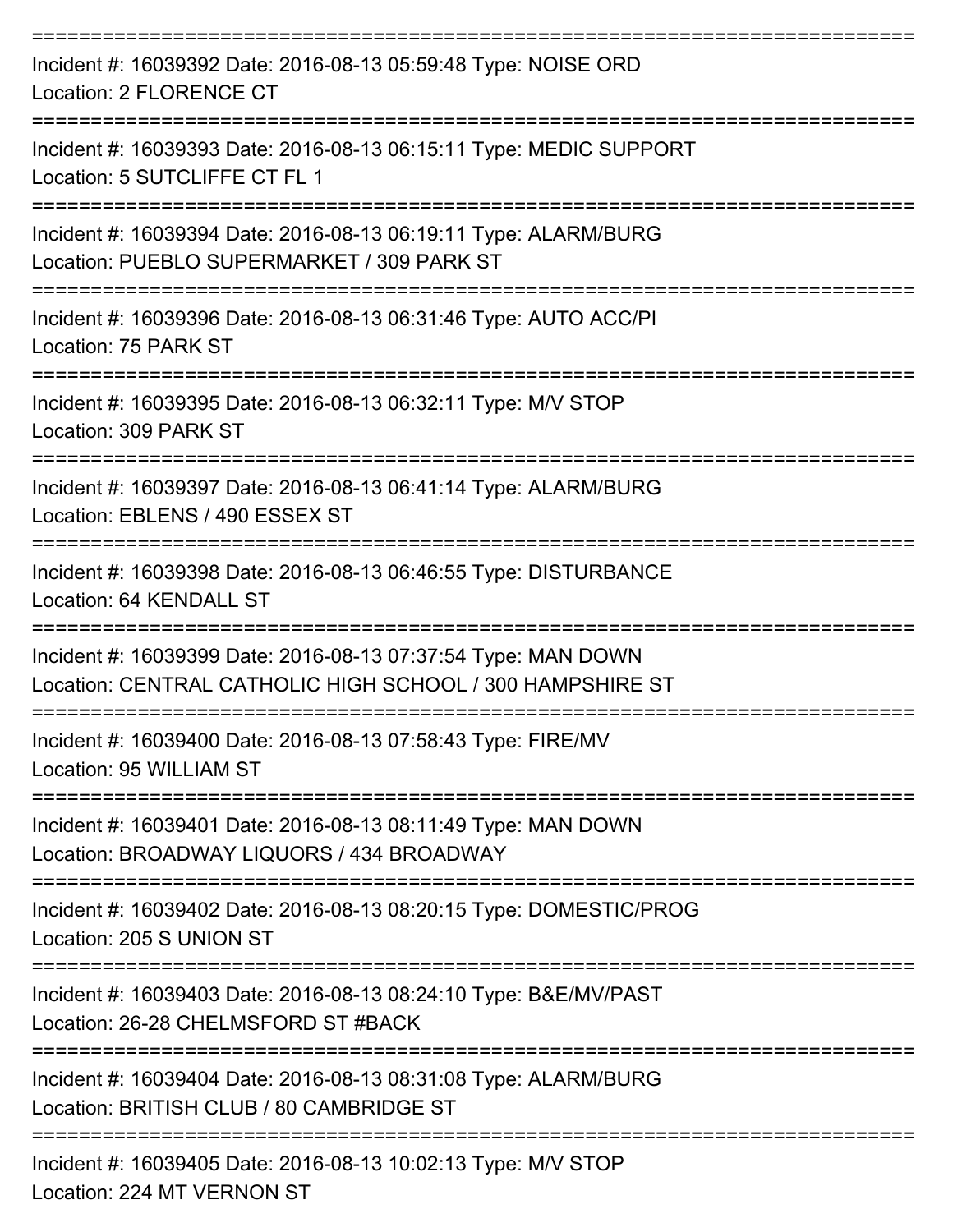Incident #: 16039406 Date: 2016-08-13 10:04:41 Type: M/V STOP Location: 47 WHITE ST =========================================================================== Incident #: 16039407 Date: 2016-08-13 10:23:21 Type: M/V STOP Location: COMMUNITY AV & PROVIDENCE ST =========================================================================== Incident #: 16039408 Date: 2016-08-13 10:27:13 Type: UNWANTEDGUEST Location: HAFFNER'S GAS STATION / 69 PARKER ST =========================================================================== Incident #: 16039409 Date: 2016-08-13 10:39:59 Type: STOLEN PROP Location: 700 ESSEX ST =========================================================================== Incident #: 16039410 Date: 2016-08-13 10:54:25 Type: M/V STOP Location: MERRIMACK ST & S UNION ST =========================================================================== Incident #: 16039411 Date: 2016-08-13 11:00:13 Type: VIO CITY ORD Location: 149 BENNINGTON ST =========================================================================== Incident #: 16039412 Date: 2016-08-13 11:11:18 Type: UNWANTEDGUEST Location: DUNKIN DONUTS / 581 ANDOVER ST =========================================================================== Incident #: 16039413 Date: 2016-08-13 11:11:59 Type: SUS PERS/MV Location: 133 BAILEY ST =========================================================================== Incident #: 16039414 Date: 2016-08-13 11:18:05 Type: MEDIC SUPPORT Location: PORTLAND ST =========================================================================== Incident #: 16039415 Date: 2016-08-13 11:32:06 Type: MISSING PERS Location: 23 BROOK ST =========================================================================== Incident #: 16039416 Date: 2016-08-13 11:35:41 Type: NOISE ORD Location: 481 HAVERHILL ST #REAR =========================================================================== Incident #: 16039417 Date: 2016-08-13 11:39:59 Type: ALARM/BURG Location: BRUCE SCHOOL / 135 BUTLER ST =========================================================================== Incident #: 16039418 Date: 2016-08-13 11:46:12 Type: SUS PERS/MV Location: MR TUX / 59 MERRIMACK ST ===========================================================================

Incident #: 16039419 Date: 2016-08-13 11:54:37 Type: INVESTIGATION Location: 90 LOWELL ST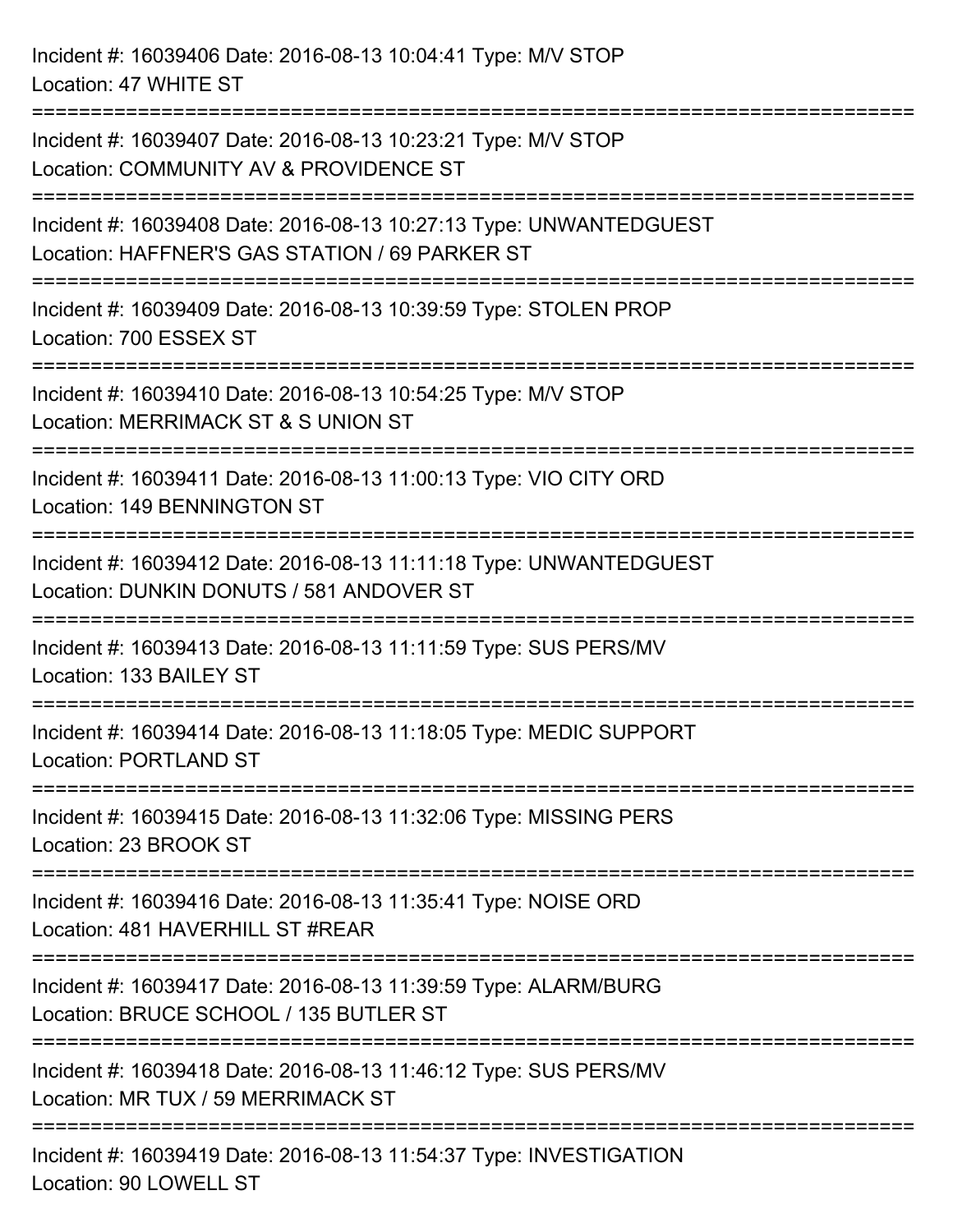| Incident #: 16039420 Date: 2016-08-13 11:55:39 Type: ALARM/BURG<br>Location: RIVERWALK/HEALTH AND HUMAN SERVICES / 280 MERRIMACK ST |
|-------------------------------------------------------------------------------------------------------------------------------------|
| Incident #: 16039421 Date: 2016-08-13 12:04:18 Type: 209A/SERVE<br>Location: 42 BRADFORD ST #3A                                     |
| Incident #: 16039422 Date: 2016-08-13 12:19:00 Type: DOMESTIC/PROG<br>Location: 285 ESSEX ST #2C<br>:========================       |
| Incident #: 16039423 Date: 2016-08-13 12:41:34 Type: NOISE ORD<br>Location: 481 HAVERHILL ST                                        |
| Incident #: 16039424 Date: 2016-08-13 12:58:48 Type: M/V STOP<br>Location: 475 HAVERHILL ST                                         |
| Incident #: 16039425 Date: 2016-08-13 13:01:06 Type: SUS PERS/MV<br>Location: 19 MECHANIC ST                                        |
| Incident #: 16039426 Date: 2016-08-13 13:13:38 Type: KEEP PEACE<br>Location: 11 GROVE ST                                            |
| Incident #: 16039427 Date: 2016-08-13 13:19:32 Type: CK WELL BEING<br>Location: BROADWAY & HAVERHILL ST                             |
| Incident #: 16039428 Date: 2016-08-13 13:34:09 Type: ALARM/BURG<br>Location: FREEDOM TIRE / 160 S BROADWAY                          |
| Incident #: 16039429 Date: 2016-08-13 13:35:00 Type: MAL DAMAGE<br>Location: 1 TREMONT ST #2                                        |
| ===============================<br>Incident #: 16039430 Date: 2016-08-13 13:43:09 Type: M/V STOP<br>Location: SUMMER ST & UNION ST  |
| Incident #: 16039431 Date: 2016-08-13 14:03:16 Type: M/V STOP<br>Location: 1 MILL ST                                                |
| Incident #: 16039432 Date: 2016-08-13 14:06:22 Type: INVESTIGATION<br>Location: 118 BYRON AV                                        |
| Incident #: 16039433 Date: 2016-08-13 14:20:36 Type: ALARM/BURG<br>Location: 300 HAMPSHIRE ST                                       |

===========================================================================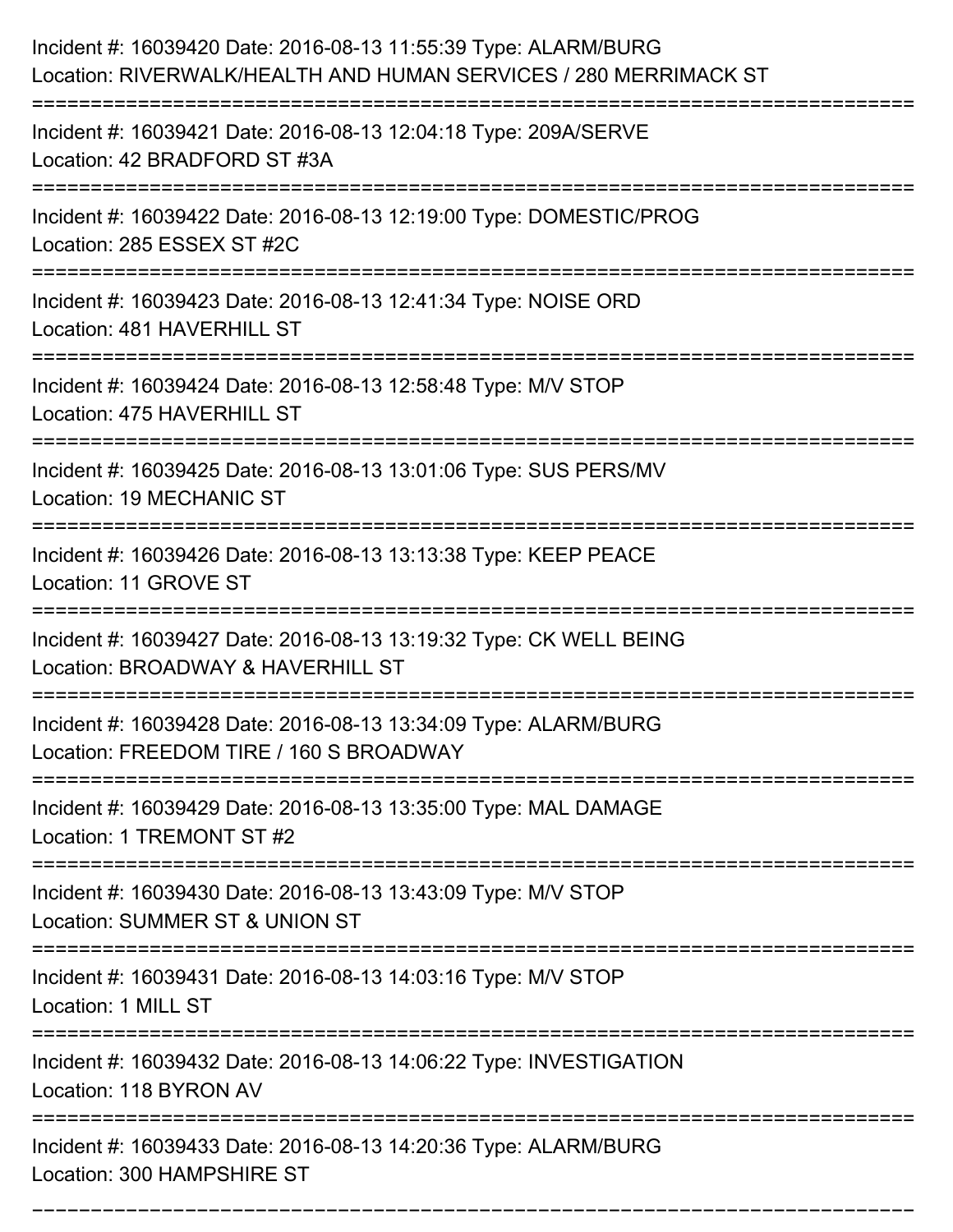| Incident #: 16039434 Date: 2016-08-13 14:25:34 Type: 209A/VIOLATION<br><b>Location: 2 NEWBURY ST</b><br>================================= |
|-------------------------------------------------------------------------------------------------------------------------------------------|
| Incident #: 16039435 Date: 2016-08-13 14:49:10 Type: SUS PERS/MV<br>Location: 12 CYR DR                                                   |
| Incident #: 16039436 Date: 2016-08-13 14:52:53 Type: SUS PERS/MV<br><b>Location: 1 CANTON ST</b>                                          |
| Incident #: 16039437 Date: 2016-08-13 15:05:06 Type: NOISE ORD<br>Location: 134 MARGIN ST                                                 |
| Incident #: 16039438 Date: 2016-08-13 15:13:30 Type: MEDIC SUPPORT<br>Location: HAMPSHIRE ST & HAVERHILL ST                               |
| Incident #: 16039439 Date: 2016-08-13 15:25:39 Type: ALARM/BURG<br>Location: 80 BODWELL ST                                                |
| Incident #: 16039440 Date: 2016-08-13 15:30:20 Type: NOISE ORD<br>Location: 9 EASTON ST                                                   |
| Incident #: 16039441 Date: 2016-08-13 15:35:38 Type: CK WELL BEING<br><b>Location: LOWER DECK</b>                                         |
| Incident #: 16039442 Date: 2016-08-13 15:48:39 Type: AUTO ACC/NO PI<br>Location: TRAIN STATION / 211 MERRIMACK ST                         |
| Incident #: 16039443 Date: 2016-08-13 15:52:38 Type: DOMESTIC/PAST<br>Location: 348 BROADWAY                                              |
| Incident #: 16039444 Date: 2016-08-13 15:57:36 Type: VIO CITY ORD<br>Location: HAVERHILL ST & SHAWMUT ST                                  |
| Incident #: 16039445 Date: 2016-08-13 16:13:33 Type: AUTO ACC/UNK PI<br>Location: MARKET ST & S UNION ST                                  |
| Incident #: 16039446 Date: 2016-08-13 16:24:12 Type: M/V STOP<br>Location: EXETER ST & PHILLIPS ST                                        |
| Incident #: 16039447 Date: 2016-08-13 16:32:31 Type: CARJACKING<br>Location: 9 PROSPECT CT                                                |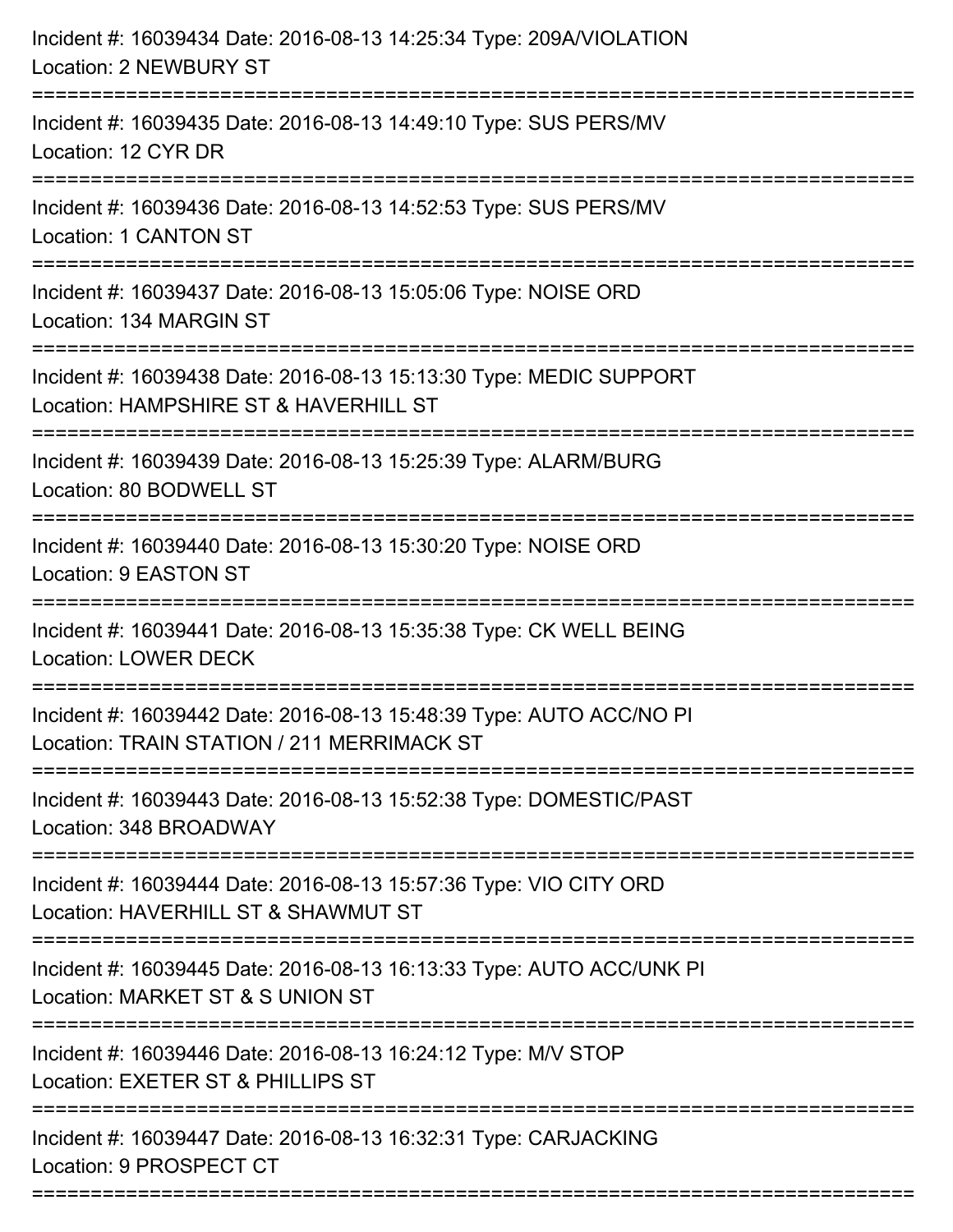| Location: SOUTH LAWRENCE EAST SCHOOL / 165 CRAWFORD ST                                                                    |
|---------------------------------------------------------------------------------------------------------------------------|
| Incident #: 16039449 Date: 2016-08-13 16:44:56 Type: ALARM/BURG<br>Location: GARCIA RESIDENCE / 36 MAY ST                 |
| Incident #: 16039450 Date: 2016-08-13 16:57:27 Type: MAN DOWN<br>Location: 530 BROADWAY                                   |
| Incident #: 16039451 Date: 2016-08-13 17:12:16 Type: M/V STOP<br>Location: FARNHAM ST & PARKER ST                         |
| Incident #: 16039452 Date: 2016-08-13 17:16:44 Type: M/V STOP<br>Location: MERRIMACK ST & PARKER ST                       |
| Incident #: 16039453 Date: 2016-08-13 17:27:50 Type: VIO CITY ORD<br>Location: 386-388 HAMPSHIRE ST                       |
| Incident #: 16039454 Date: 2016-08-13 17:29:55 Type: FIGHT<br>Location: ALLSTON ST & HIGH ST                              |
| Incident #: 16039455 Date: 2016-08-13 17:31:18 Type: M/V STOP<br>Location: COMMON ST & FRANKLIN ST                        |
| Incident #: 16039456 Date: 2016-08-13 17:38:41 Type: LARCENY/PAST<br>Location: CENTRAL BRIDGE / 0 MERRIMACK ST            |
| Incident #: 16039457 Date: 2016-08-13 17:43:24 Type: M/V STOP<br>Location: WINTHROP & DURSO                               |
| Incident #: 16039458 Date: 2016-08-13 17:53:14 Type: MAN DOWN<br>Location: BREEN, JOHN MEMORIAL FUNERAL / 122 AMESBURY ST |
| Incident #: 16039460 Date: 2016-08-13 17:53:24 Type: DISTURBANCE<br>Location: ARLINGTON ST & BROADWAY                     |
| Incident #: 16039459 Date: 2016-08-13 17:54:36 Type: M/V STOP<br>Location: OASIS ADULT HEALTH CENTER / 120 BROADWAY       |
| Incident #: 16039461 Date: 2016-08-13 17:57:10 Type: MAN DOWN<br>Location: 142 LEBANON ST                                 |
|                                                                                                                           |

Incident #: 16039462 Date: 2016 08 13 17:58:15 Type: M/V STOP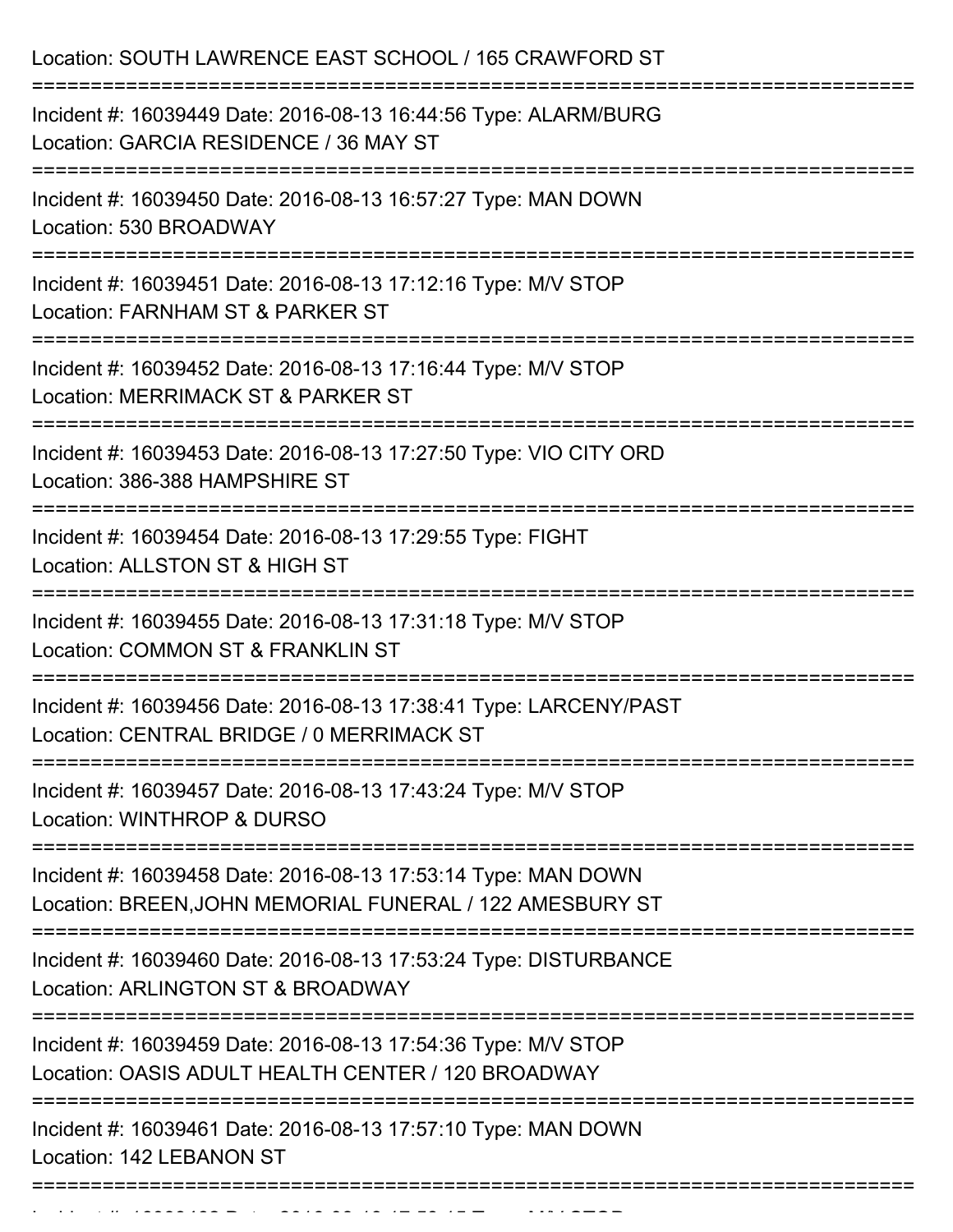Location: LAWRENCE ST & METHUEN ST

| Incident #: 16039464 Date: 2016-08-13 17:58:42 Type: SUS PERS/MV<br>Location: 10 GREENFIELD ST                                                                   |
|------------------------------------------------------------------------------------------------------------------------------------------------------------------|
| ==================================<br>Incident #: 16039463 Date: 2016-08-13 17:59:59 Type: M/V STOP<br>Location: ESSEX ST & HAMPSHIRE ST<br>-------------------- |
| Incident #: 16039465 Date: 2016-08-13 18:03:13 Type: M/V STOP<br>Location: S UNION ST & SALEM ST<br>-----------------                                            |
| Incident #: 16039466 Date: 2016-08-13 18:07:24 Type: M/V STOP<br><b>Location: JEFFERSON ST</b><br>========================                                       |
| Incident #: 16039467 Date: 2016-08-13 18:14:57 Type: M/V STOP<br><b>Location: MASS AV</b>                                                                        |
| Incident #: 16039468 Date: 2016-08-13 18:15:05 Type: VIO CITY ORD<br>Location: 5 MECHANIC ST                                                                     |
| Incident #: 16039469 Date: 2016-08-13 18:19:00 Type: SUS PERS/MV<br>Location: BROADWAY & PARK ST                                                                 |
| Incident #: 16039470 Date: 2016-08-13 18:24:07 Type: MEDIC SUPPORT<br>Location: 305 HAMPSHIRE ST #B FL 1                                                         |
| Incident #: 16039471 Date: 2016-08-13 18:48:53 Type: M/V STOP<br>Location: ESSEX ST & FRANKLIN ST                                                                |
| Incident #: 16039472 Date: 2016-08-13 19:11:49 Type: CK WELL BEING<br>Location: 9 SUMMER ST #303 FL 3                                                            |
| Incident #: 16039473 Date: 2016-08-13 19:15:38 Type: 911 HANG UP<br>Location: 278 S BROADWAY                                                                     |
| Incident #: 16039474 Date: 2016-08-13 19:17:20 Type: AUTO ACC/NO PI<br>Location: GARDEN ST & NEWBURY ST                                                          |
| Incident #: 16039475 Date: 2016-08-13 19:33:53 Type: ALARM/BURG<br>Location: NEW ENGLAND CONF UNITED METHOD / 276 ESSEX ST                                       |
|                                                                                                                                                                  |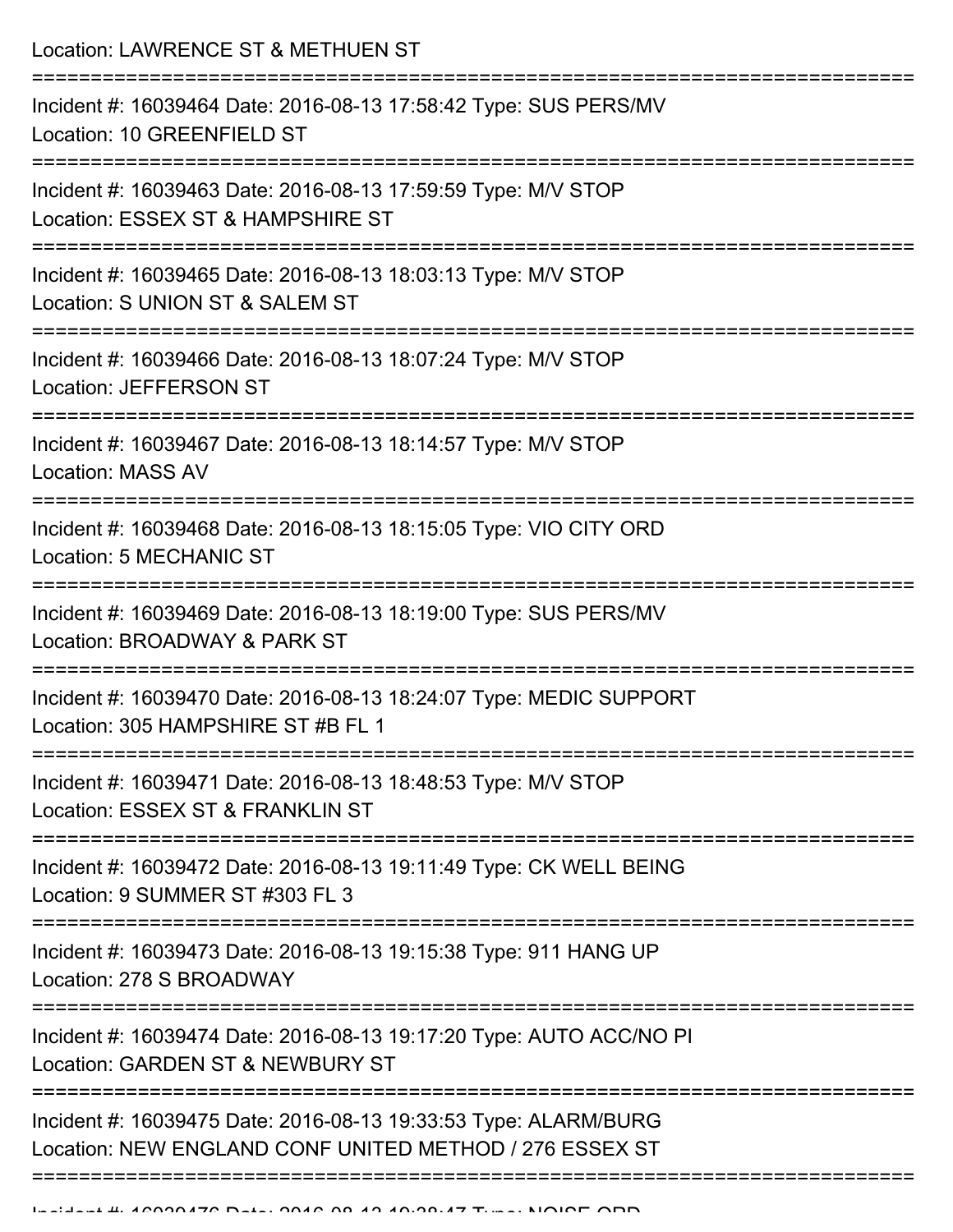Location: 8 SAUNDERS ST

=========================================================================== Incident #: 16039477 Date: 2016-08-13 19:46:09 Type: DISTURBANCE Location: 630 LOWELL ST FL 1ST =========================================================================== Incident #: 16039479 Date: 2016-08-13 19:48:29 Type: ESCORT Location: EBLENS CLOTHING / 490 ESSEX ST =========================================================================== Incident #: 16039478 Date: 2016-08-13 19:51:14 Type: STOL/MV/PAS Location: 112 EXCHANGE ST =========================================================================== Incident #: 16039480 Date: 2016-08-13 20:07:03 Type: NOISE ORD Location: 40 SALEM ST =========================================================================== Incident #: 16039481 Date: 2016-08-13 20:10:22 Type: DOMESTIC/PROG Location: 20 KNOX ST #20 =========================================================================== Incident #: 16039482 Date: 2016-08-13 20:11:24 Type: DISTURBANCE Location: 329 BROADWAY #1 FL 1 =========================================================================== Incident #: 16039483 Date: 2016-08-13 20:20:11 Type: ALARM/BURG Location: SAFETY TRANSPORTATION / 63 ESSEX ST =========================================================================== Incident #: 16039484 Date: 2016-08-13 20:25:58 Type: M/V STOP Location: JACKSON ST & KNOX ST =========================================================================== Incident #: 16039485 Date: 2016-08-13 20:31:04 Type: ANIMAL COMPL Location: 36 MANCHESTER ST =========================================================================== Incident #: 16039486 Date: 2016-08-13 20:35:22 Type: ALARM/BURG Location: NEW ENGLAND CONF UNITED METHOD / 276 ESSEX ST =========================================================================== Incident #: 16039487 Date: 2016-08-13 20:38:51 Type: GENERAL SERV Location: 39 BODWELL ST =========================================================================== Incident #: 16039488 Date: 2016-08-13 20:39:32 Type: M/V STOP Location: AMESBURY ST & ESSEX ST =========================================================================== Incident #: 16039489 Date: 2016-08-13 20:43:27 Type: FIRE WORKS Location: BEACON ST & MT VERNON ST =========================================================================== Incident #: 16039490 Date: 2016-08-13 20:47:48 Type: NEIGHBOR PROB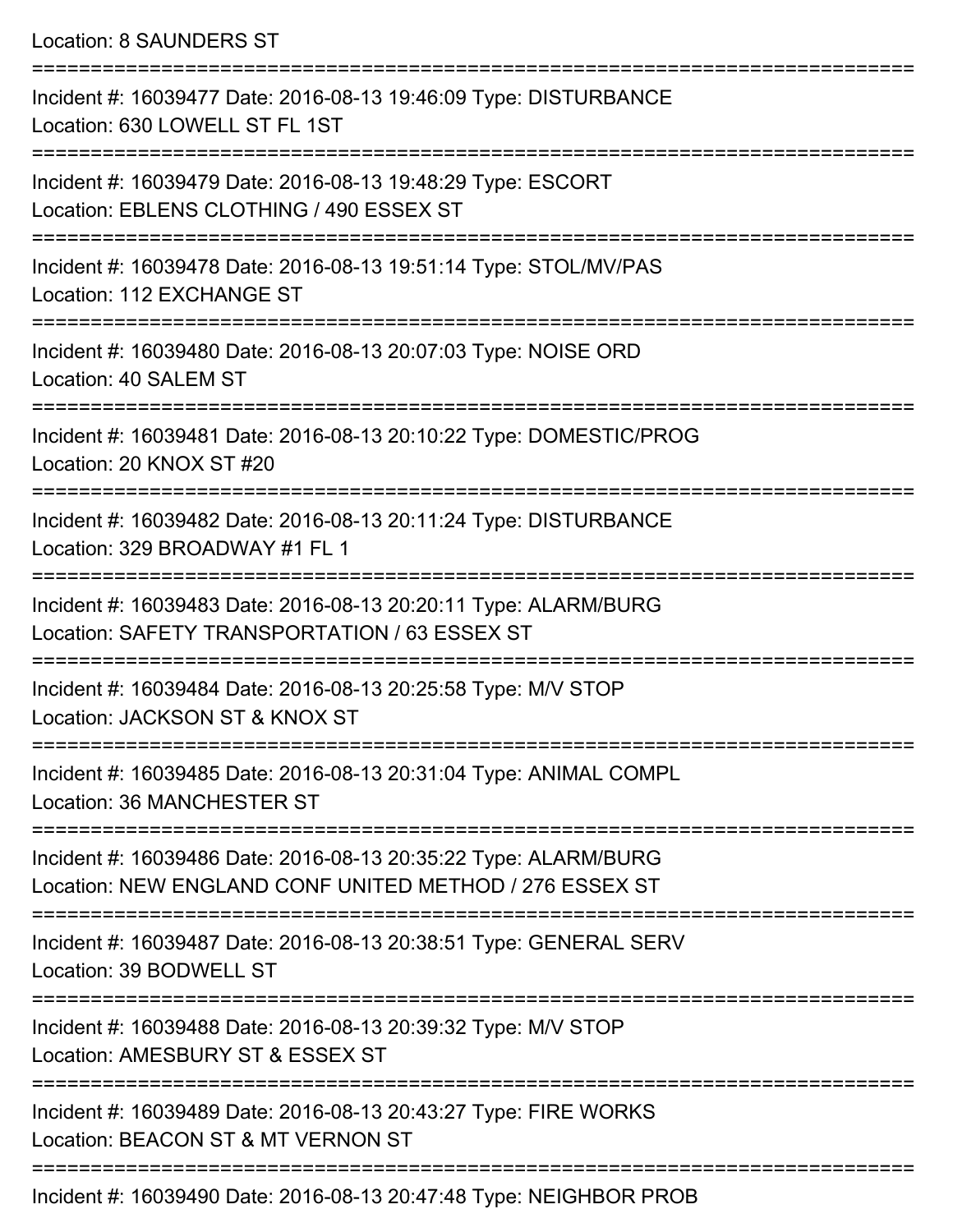| Incident #: 16039491 Date: 2016-08-13 20:51:26 Type: NOISE ORD<br>Location: 76 PHILLIPS ST<br>---------------------------------- |
|----------------------------------------------------------------------------------------------------------------------------------|
| Incident #: 16039492 Date: 2016-08-13 20:59:05 Type: NOISE ORD<br>Location: 20-22 BENNINGTON ST                                  |
| Incident #: 16039493 Date: 2016-08-13 21:01:46 Type: NOISE ORD<br>Location: 30 TEXAS AV                                          |
| Incident #: 16039494 Date: 2016-08-13 21:02:18 Type: NOISE ORD<br>Location: 35-37 HAVERHILL ST                                   |
| ----------------<br>Incident #: 16039495 Date: 2016-08-13 21:07:42 Type: MV/BLOCKING<br>Location: 65 HOLLY ST                    |
| Incident #: 16039496 Date: 2016-08-13 21:12:06 Type: LOUD NOISE<br>Location: 5 HAVERHILL ST                                      |
| Incident #: 16039497 Date: 2016-08-13 21:23:12 Type: MV/BLOCKING<br>Location: 74 OSGOOD ST                                       |
| Incident #: 16039498 Date: 2016-08-13 21:32:37 Type: AUTO ACC/NO PI<br>Location: LOWER DECK SOUTH & DOUBLE DECKER                |
| Incident #: 16039499 Date: 2016-08-13 21:37:24 Type: ALARM/BURG<br>Location: ESTRELLA OFFICES / 300 ESSEX ST FL 2                |
| Incident #: 16039500 Date: 2016-08-13 21:41:10 Type: DOMESTIC/PAST<br>Location: 116 BAILEY ST                                    |
| Incident #: 16039501 Date: 2016-08-13 21:52:02 Type: NOISE ORD<br>Location: 35-37 RESERVOIR ST                                   |
| Incident #: 16039502 Date: 2016-08-13 21:54:14 Type: NOISE ORD<br>Location: 5 RESERVOIR TER                                      |
| Incident #: 16039503 Date: 2016-08-13 21:56:01 Type: GENERAL SERV<br>Location: 244 BROADWAY #11                                  |
| Incident #: 16039504 Date: 2016-08-13 22:00:37 Type: NOISE ORD                                                                   |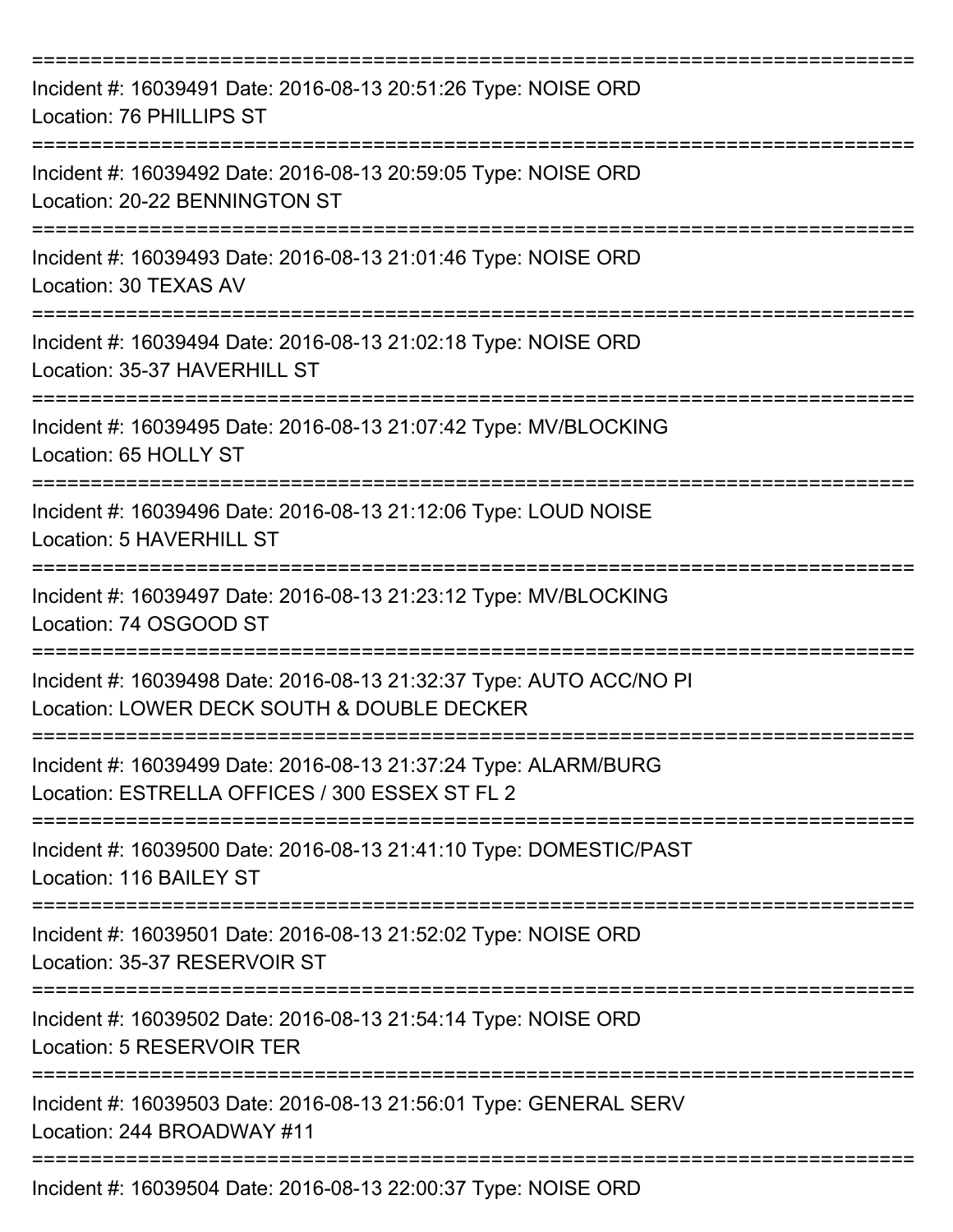| Incident #: 16039505 Date: 2016-08-13 22:03:45 Type: ALARM/BURG<br>Location: BRUCE SCHOOL / 135 BUTLER ST       |
|-----------------------------------------------------------------------------------------------------------------|
| Incident #: 16039506 Date: 2016-08-13 22:10:24 Type: NOISE ORD<br>Location: 20-22 BENNINGTON ST #1 FL 1         |
| Incident #: 16039507 Date: 2016-08-13 22:22:08 Type: B&E/PAST<br>Location: 26 INMAN ST #8 FL 1                  |
| Incident #: 16039508 Date: 2016-08-13 22:44:07 Type: B&E/PAST<br>Location: 85 ANDOVER ST FL 3                   |
| Incident #: 16039509 Date: 2016-08-13 22:47:26 Type: NOISE ORD<br>Location: 14 ROLLINS ST                       |
| Incident #: 16039510 Date: 2016-08-13 22:51:24 Type: SHOTS FIRED<br>Location: EVERETT ST & SANBORN ST           |
| Incident #: 16039511 Date: 2016-08-13 22:55:31 Type: SUS PERS/MV<br>Location: 94 HAMPSHIRE ST #1 FL 1           |
| Incident #: 16039512 Date: 2016-08-13 22:56:12 Type: UNKNOWN PROB<br>Location: EL CESAR RESTURANT / 99 ESSEX ST |
| Incident #: 16039513 Date: 2016-08-13 23:03:50 Type: TOW OF M/V<br>Location: COMMON ST & NEWBURY ST             |
| Incident #: 16039514 Date: 2016-08-13 23:09:23 Type: AUTO ACC/NO PI<br>Location: HAMPSHIRE ST & HAVERHILL ST    |
| Incident #: 16039515 Date: 2016-08-13 23:18:45 Type: NOISE ORD<br>Location: 37 KNOX ST                          |
| Incident #: 16039516 Date: 2016-08-13 23:20:37 Type: SUS PERS/MV<br>Location: 94 RAILROAD ST                    |
| Incident #: 16039517 Date: 2016-08-13 23:33:57 Type: NOISE ORD<br>Location: 155 WEST ST                         |
| Incident #: 16039518 Date: 2016-08-13 23:35:03 Type: NOISE ORD                                                  |

 $L = LL = L \wedge F + \wedge T \wedge T$